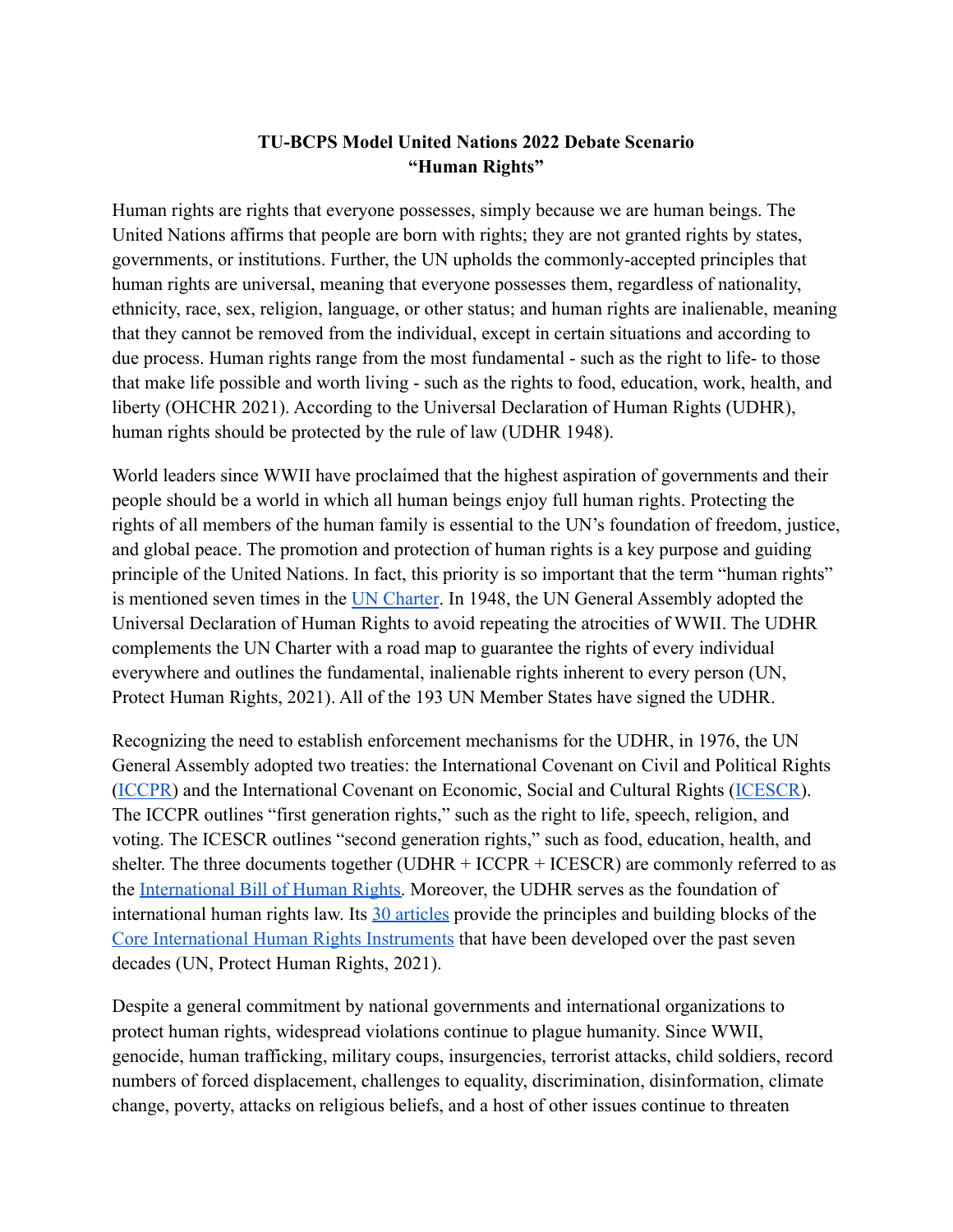people of all ages in every region of the world. An analysis of world leaders' remarks at the 2021 UN General Assembly reveals the current threats to human rights that countries presently prioritize (Halverson 2021):

- The Covid-19 pandemic:
	- Issues of vaccine equity: Developing states are struggling to inoculate their populations with one dose while wealthy states are in the process of administering booster shots. Those with the financial and social resources to utilize vaccines and quality healthcare, even within developed countries, face drastically different health and economic outcomes than people without access to these resources.
	- The pandemic has exacerbated existing problems and even reversed progress towards achieving the Sustainable Development Goals (SDGs).
	- The pandemic has impacted global, regional, and national economies, creating new inequalities and exacerbating existing ones.
- Climate change:
	- $\circ$  The lowest contributors to climate change are often most affected by rising sea levels, natural disasters, and other negative consequences.
- Political polarization, populism, and authoritarianism challenge democratic institutions across the world that protect and advocate for human rights.
- Disinformation threatens the right to a free and fair election, the right to health, and the right to non-discrimination, among others.
- Extremism threatens life, health, freedom of movement, and a host of other human rights.
- Ongoing women's rights and gender equality issues threaten the rights to health, education, fair treatment, among others.
- Lack of accountability and justice within governments causes violations of economic, social and cultural rights and lead to opaque and non-participatory public decision-making processes, corruption, and the inaction of some states to combat insecurity or terrorism that violate human rights.
- Natural disasters trigger human rights challenges, including unequal access to assistance, discrimination in aid provision, unsafe resettlement, property restitution, and displacement.

## **Given that these examples represent only a few of the many challenges associated with the protection of human rights, please read the text of the [UDHR](https://www.un.org/en/about-us/universal-declaration-of-human-rights) and consider the following:**

1. Which articles of the UDHR relate to corruption and organized crime? What is the connection between human rights violations, corruption, and organized crime? What is the relationship between human rights violations and finance from illicit sources? How does corruption intensify existing human rights violations? What policies can be instituted that will reduce corruption and also lower human rights violations?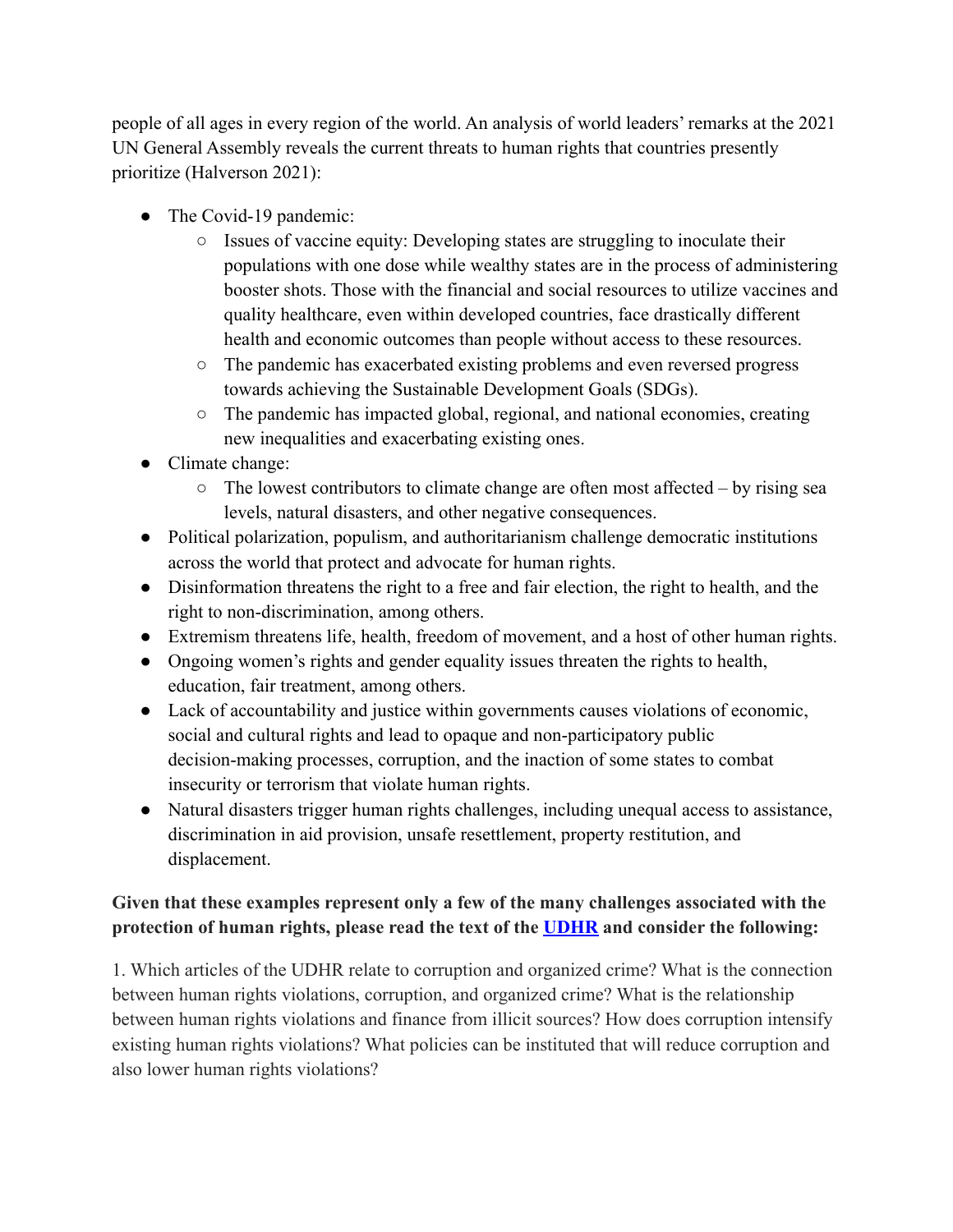2. Which articles of the UDHR relate to children's rights? How do human rights violations hinder the educational development of children? What can be done to protect the human rights of children in developing states? How can the UN address the socioeconomic factors that cause human rights violations of children? How are human rights connected to child recruitment as soldiers in terrorist organizations, insurgencies, and other armed conflicts? What measures can be taken to address these factors?

3. Which articles of the UDHR relate to economic and social development? How do human rights violations hinder the economic and social developments of a country? What can the UN do to address these issues? How do human rights violations affect current development programs of the UN and the ability of past and future programs to address economic and social inequality? What measures could be taken to address these effects?

4. Which articles of the UDHR relate to the environment? How are human rights violations driven by environmental issues? How are human rights connected to the environment? What kinds of solutions exist to combat the human rights violations related to impoverished, overpopulated, or polluted areas? What impact might sustainable development initiatives have on protecting human rights?

5. Which articles of the UDHR relate to health? How do health issues exacerbate human rights violations? How do human rights violations worsen health issues? How do human rights violations and discriminations impact healthcare systems worldwide which already lack the resources and funding to adequately respond to healthcare needs? What can be done to assist populations who lack access to adequate healthcare? How does the Covid-19 pandemic intensify existing healthcare-related human rights issues? What can the UN do to address human rights healthcare issues related to the pandemic?

6. Why are human rights an issue of international concern? What are the articles of the UDHR trying to protect? Why are these rights important? What current human rights issues deserve the attention of the international community? Why? How can the international community effectively address these issues? What should be the UN's role in protecting human rights, and why? What are the consequences of failing to protect the rights of everyone? What should happen when human rights are violated? What mechanisms exist in the international community to bring perpetrators of human rights violations to justice, and what hindrances or hurdles do those seeking to protect human rights face? How effective are these mechanisms, and how can they be improved?

7. Which articles of the UDHR relate to protecting disadvantaged populations? How can the international community better protect the human rights of disadvantaged populations? What, if any, actions should the international community take against states that continue to perpetrate human rights violations against social and economic groups? How can the UN hold accountable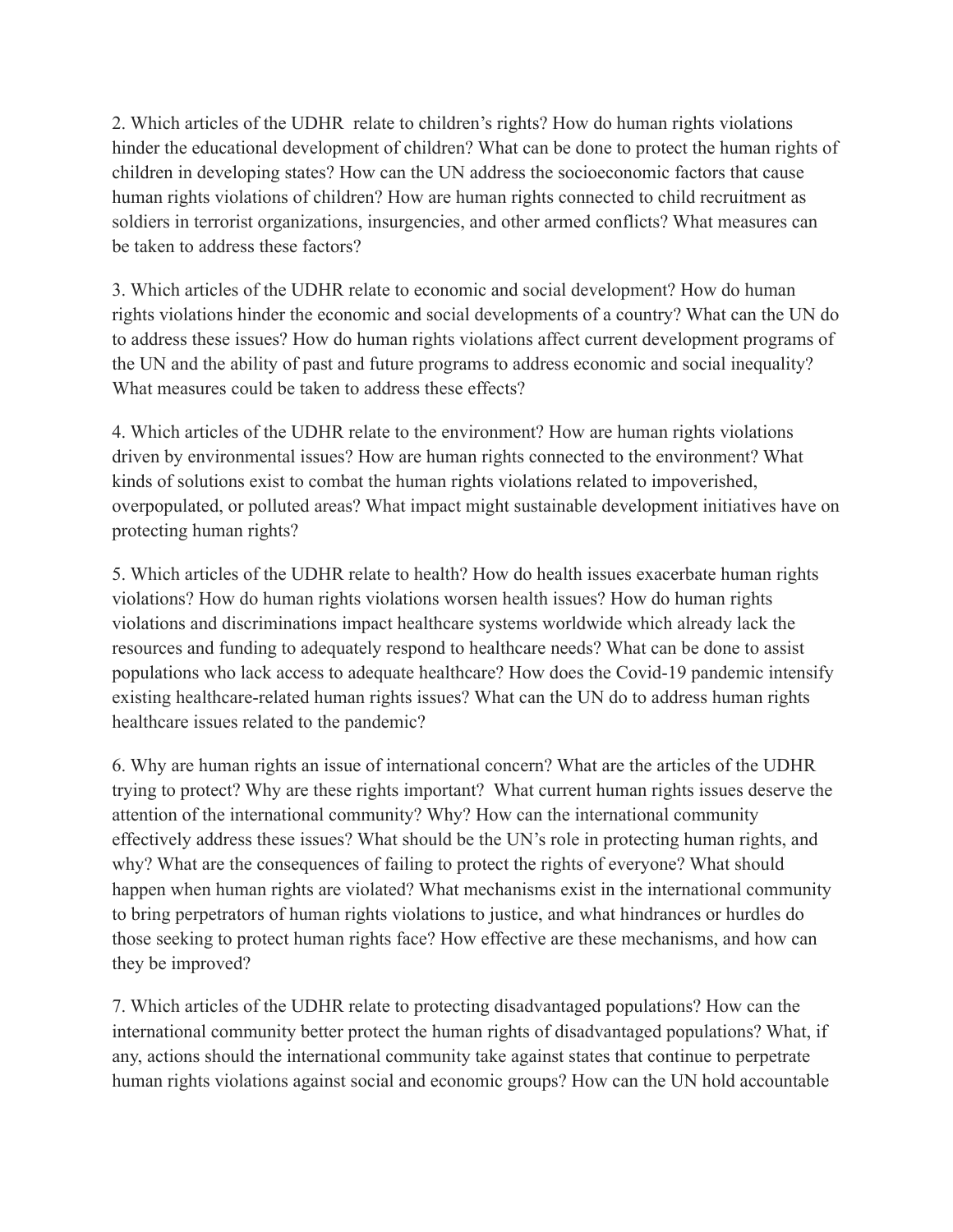those states that refuse to keep their international human rights agreements? What about states that ignore human rights violations within their borders?

8. Which articles of the UDHR relate to refugees and forced displacement? How do human rights violations cause forcible displacement? What are the existing human rights violations that force marginalized groups to leave their places of origin? What role should developed states play in the relocation of and assistance to refugees? Should developed states bear more refugees than developing states? How do displacement crises worsen existing human rights violations?

9. Which articles of the UDHR relate to sustainable communities? How are human rights linked to sustainable communities? How can developing states create sustainable communities with their limited resources? Should developed states assist developing states in establishing sustainable communities and energy practices? Should all states be required to rely on renewable energy sources?

10. Which articles of the UDHR relate to security issues? What security challenges are connected to human rights? How do human rights violations trigger violence? Do current security protocols provide an appropriate response to non-state actors that recruit impoverished and marginalized peoples for terrorism and violence? Why or why not? What measures might be more effective? How would these measures improve the protection of human rights?

11. Which articles of the UDHR relate to science and technology? What is the relationship between human rights and access to technology? Do science and technology developments lead to more or less human rights violations? How can the international community harness science and technology to protect individuals human rights?

12. Which articles of the UDHR relate to trade and development? How are human rights linked to trade and development between and within countries? How can the UN protect human rights using trade and development? What trade and development policies promote the protection of human rights? How does (or not) promoting trade between developed and developing countries impact issues of human rights?